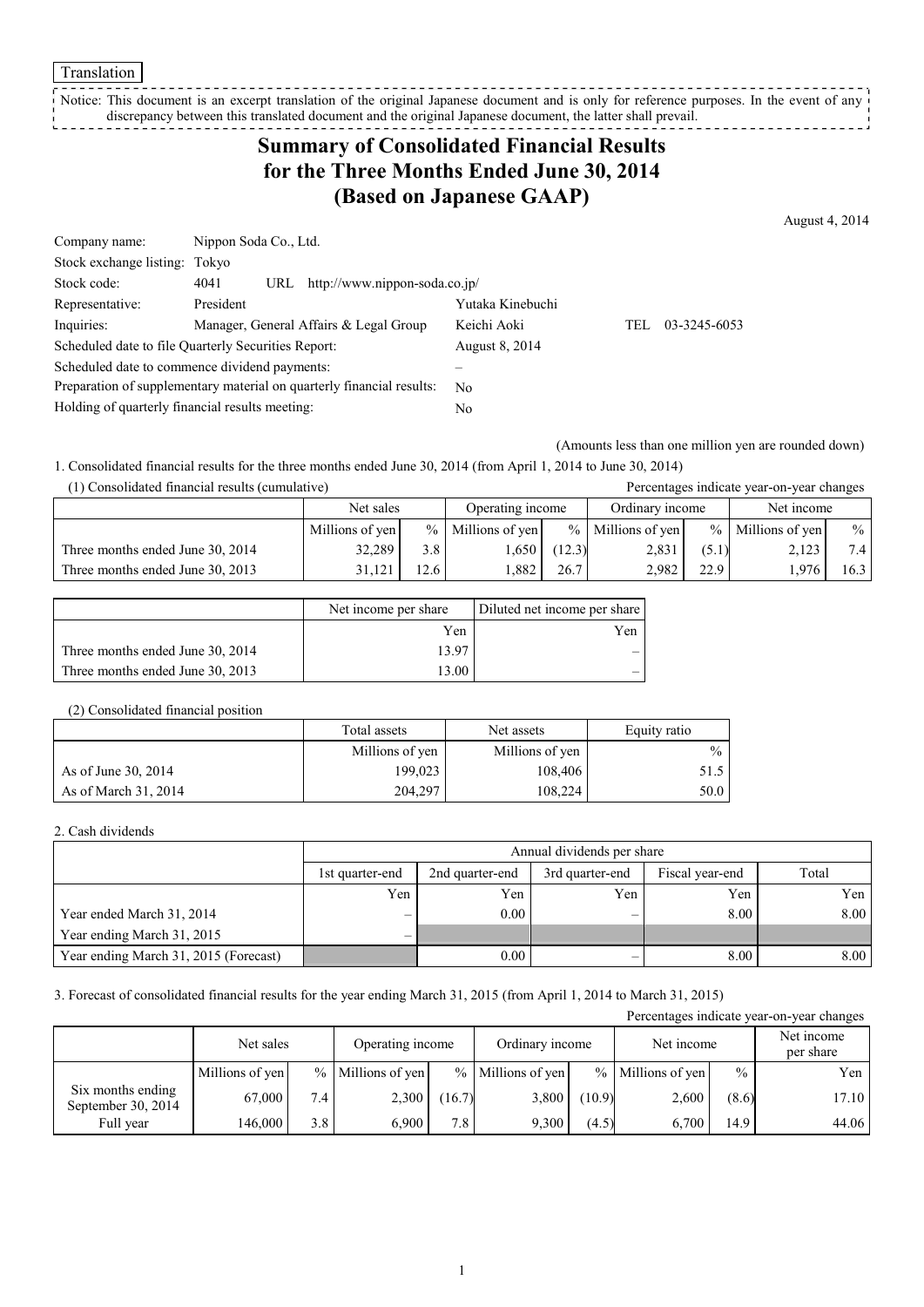| 4. Notes                                                                                                                  |                                                                                        |                                                     |                |                    |
|---------------------------------------------------------------------------------------------------------------------------|----------------------------------------------------------------------------------------|-----------------------------------------------------|----------------|--------------------|
| (1) Changes in significant subsidiaries during the three months ended June 30, 2014                                       | N <sub>0</sub>                                                                         |                                                     |                |                    |
|                                                                                                                           | (changes in specified subsidiaries resulting in the change in scope of consolidation): |                                                     |                |                    |
| (2) Application of special accounting methods for preparing quarterly consolidated financial statements:                  |                                                                                        |                                                     |                |                    |
| (3) Changes in accounting policies, changes in accounting estimates, and restatement of prior period financial statements |                                                                                        |                                                     |                |                    |
| Changes in accounting policies due to revisions to accounting standards and other regulations:                            |                                                                                        |                                                     |                |                    |
| Changes in accounting policies due to other reasons:                                                                      |                                                                                        |                                                     |                |                    |
| Changes in accounting estimates:                                                                                          |                                                                                        |                                                     | N <sub>0</sub> |                    |
| Restatement of prior period financial statements:                                                                         |                                                                                        |                                                     | N <sub>0</sub> |                    |
| (4) Number of issued shares (common shares)                                                                               |                                                                                        |                                                     |                |                    |
| Total number of issued shares at the end of the period (including treasury shares)                                        |                                                                                        |                                                     |                |                    |
| As of June 30, 2014                                                                                                       |                                                                                        | 154,317,630 shares   As of March 31, 2014           |                | 154,317,630 shares |
| Number of treasury shares at the end of the period                                                                        |                                                                                        |                                                     |                |                    |
| As of June 30, 2014                                                                                                       |                                                                                        | 2,291,709 shares   As of March 31, 2014             |                | 2,289,384 shares   |
| Average number of shares during the period (cumulative from the beginning of the fiscal year)                             |                                                                                        |                                                     |                |                    |
| Three months ended June 30, 2014                                                                                          |                                                                                        | 152,026,881 shares Three months ended June 30, 2013 |                | 152,104,523 shares |
|                                                                                                                           |                                                                                        |                                                     |                |                    |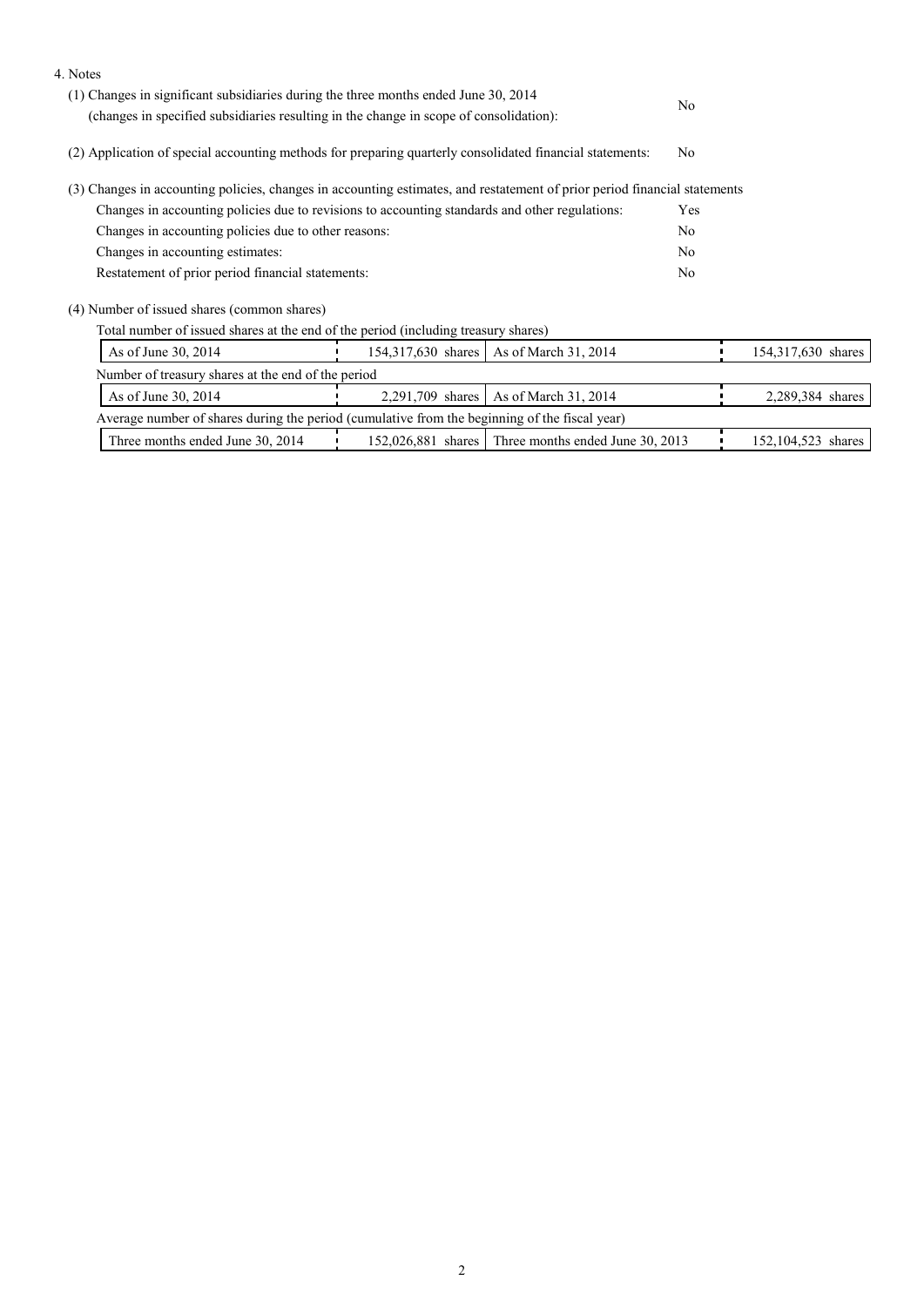# **Quarterly consolidated financial statements**

**Consolidated balance sheets**

|                                        |                      | (Millions of yen)   |
|----------------------------------------|----------------------|---------------------|
|                                        | As of March 31, 2014 | As of June 30, 2014 |
| Assets                                 |                      |                     |
| Current assets                         |                      |                     |
| Cash and deposits                      | 12,424               | 12,159              |
| Notes and accounts receivable - trade  | 43,886               | 38,751              |
| Inventories                            | 27,464               | 30,183              |
| Deferred tax assets                    | 1,995                | 1,727               |
| Other                                  | 3,119                | 3,544               |
| Allowance for doubtful accounts        | (30)                 | (26)                |
| Total current assets                   | 88,859               | 86,339              |
| Non-current assets                     |                      |                     |
| Property, plant and equipment          |                      |                     |
| Buildings and structures, net          | 16,985               | 16,840              |
| Machinery, equipment and vehicles, net | 17,175               | 16,941              |
| Tools, furniture and fixtures, net     | 1,644                | 1,590               |
| Land                                   | 15,413               | 15,411              |
| Leased assets, net                     | 405                  | 370                 |
| Construction in progress               | 3,008                | 3,218               |
| Total property, plant and equipment    | 54,631               | 54,373              |
| Intangible assets                      |                      |                     |
| Goodwill                               | 1,407                | 1,349               |
| Other                                  | 1,421                | 1,287               |
| Total intangible assets                | 2,828                | 2,636               |
| Investments and other assets           |                      |                     |
| Investment securities                  | 47,050               | 46,262              |
| Net defined benefit asset              | 5,304                | 3,901               |
| Deferred tax assets                    | 3,163                | 3,024               |
| Other                                  | 2,514                | 2,541               |
| Allowance for doubtful accounts        | (56)                 | (56)                |
| Total investments and other assets     | 57,976               | 55,673              |
| Total non-current assets               | 115,437              | 112,683             |
| Total assets                           | 204,297              | 199,023             |
|                                        |                      |                     |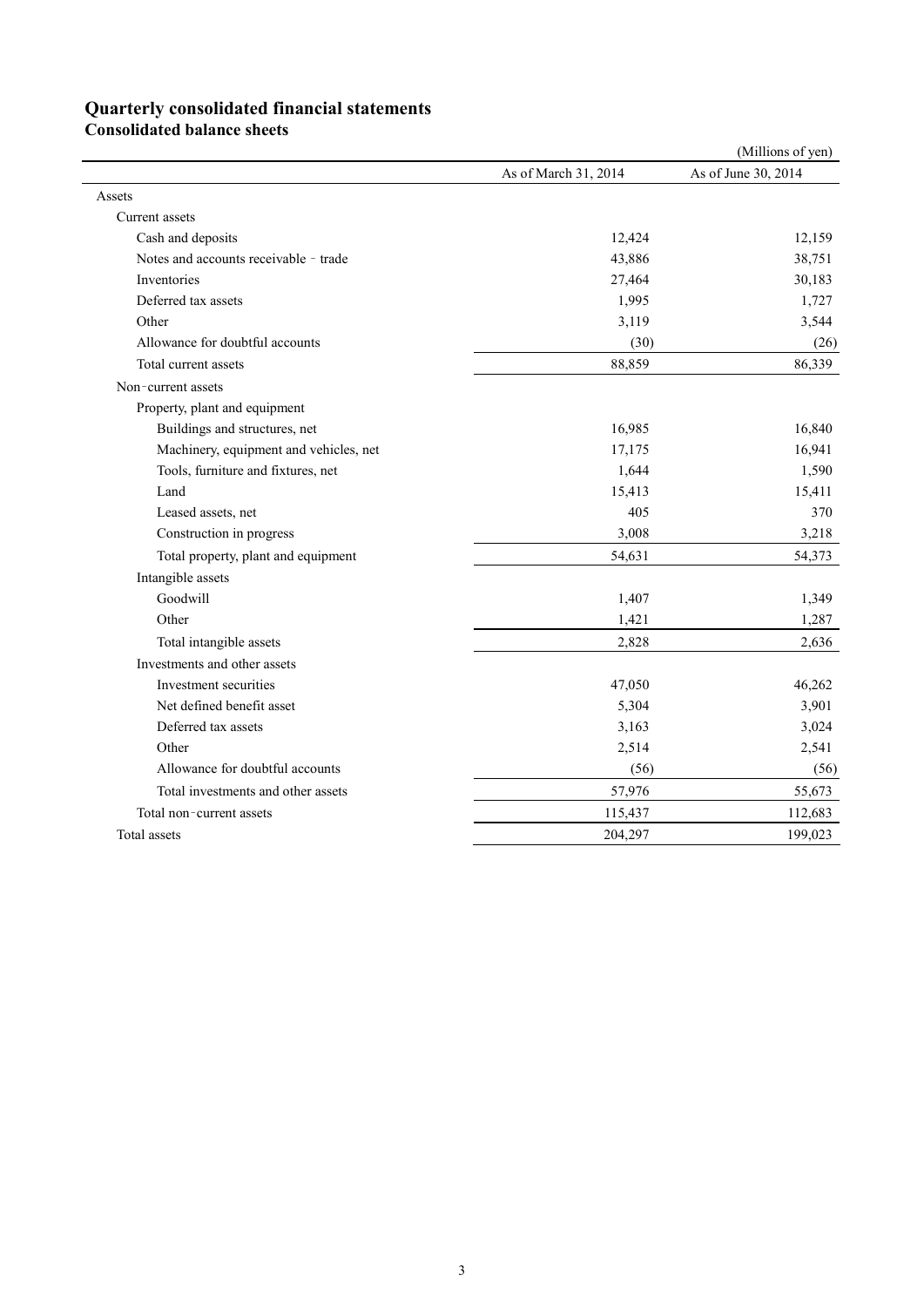|                                                       |                      | (Millions of yen)   |
|-------------------------------------------------------|----------------------|---------------------|
|                                                       | As of March 31, 2014 | As of June 30, 2014 |
| Liabilities                                           |                      |                     |
| <b>Current liabilities</b>                            |                      |                     |
| Notes and accounts payable - trade                    | 22,757               | 19,283              |
| Short-term loans payable                              | 32,259               | 35,561              |
| Income taxes payable                                  | 1,914                | 196                 |
| Provision for bonuses                                 | 3,728                | 2,503               |
| Other                                                 | 8,058                | 6,768               |
| Total current liabilities                             | 68,718               | 64,313              |
| Non-current liabilities                               |                      |                     |
| Long-term loans payable                               | 17,701               | 16,874              |
| Deferred tax liabilities                              | 3,023                | 2,873               |
| Net defined benefit liability                         | 2,883                | 2,956               |
| Other                                                 | 3,745                | 3,598               |
| Total non-current liabilities                         | 27,353               | 26,302              |
| <b>Total liabilities</b>                              | 96,072               | 90,616              |
| Net assets                                            |                      |                     |
| Shareholders' equity                                  |                      |                     |
| Capital stock                                         | 29,166               | 29,166              |
| Capital surplus                                       | 26,095               | 26,095              |
| Retained earnings                                     | 44,174               | 43,968              |
| Treasury shares                                       | (644)                | (645)               |
| Total shareholders' equity                            | 98,792               | 98,585              |
| Accumulated other comprehensive income                |                      |                     |
| Valuation difference on available-for-sale securities | 2,919                | 3,562               |
| Deferred gains or losses on hedges                    | (112)                | (70)                |
| Foreign currency translation adjustment               | 2,067                | 1,772               |
| Remeasurements of defined benefit plans               | (1, 441)             | (1, 365)            |
| Total accumulated other comprehensive income          | 3,433                | 3,898               |
| Minority interests                                    | 5,999                | 5,922               |
| Total net assets                                      | 108,224              | 108,406             |
| Total liabilities and net assets                      | 204,297              | 199,023             |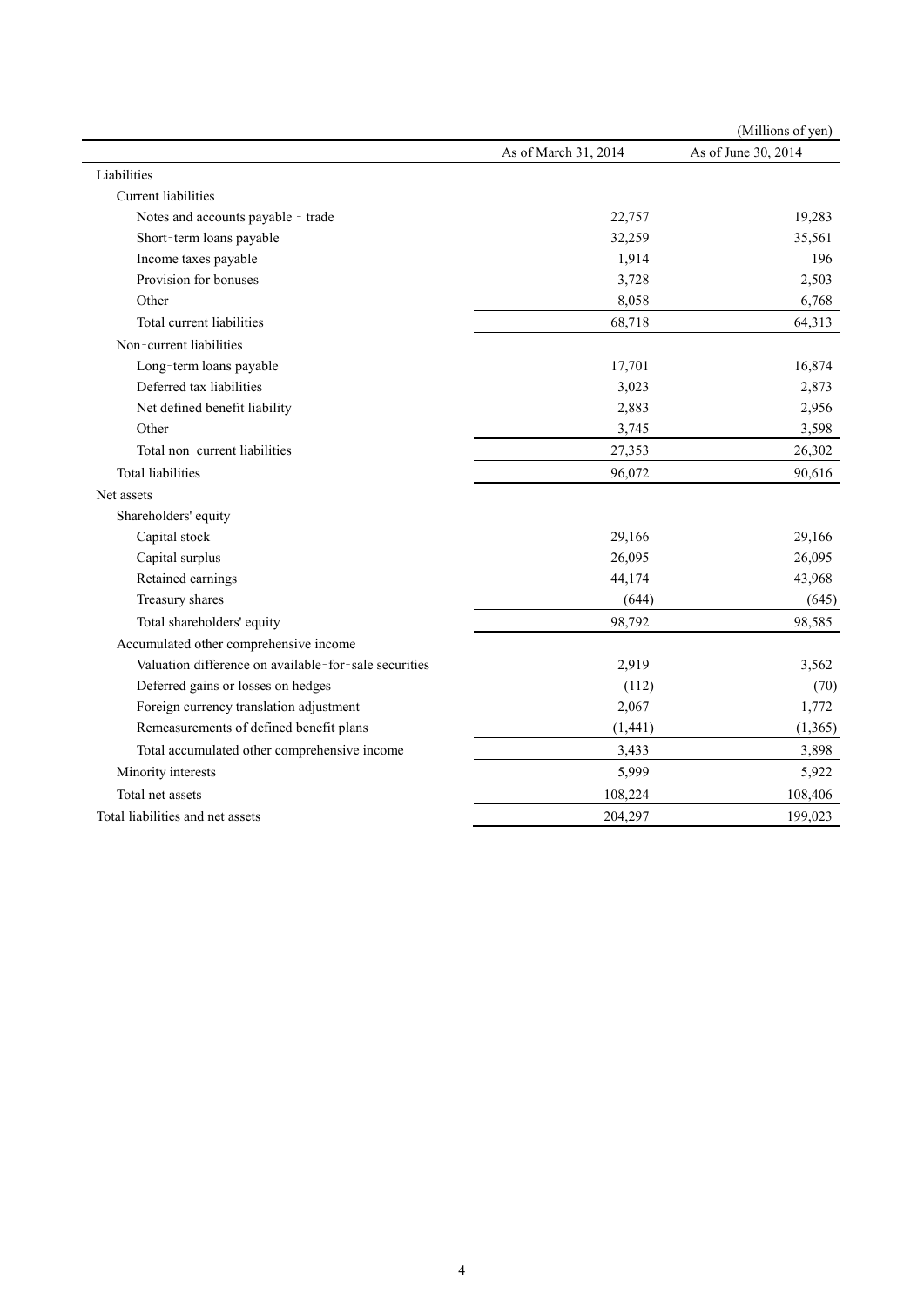### **Consolidated statements of income (cumulative) and consolidated statements of comprehensive income (cumulative)**

**Consolidated statements of income (cumulative)**

|                                                               |                          | (Millions of yen)  |
|---------------------------------------------------------------|--------------------------|--------------------|
|                                                               | Three months ended       | Three months ended |
|                                                               | June 30, 2013            | June 30, 2014      |
| Net sales                                                     | 31,121                   | 32,289             |
| Cost of sales                                                 | 22,750                   | 24,056             |
| Gross profit                                                  | 8,371                    | 8,233              |
| Selling, general and administrative expenses                  | 6,489                    | 6,582              |
| Operating income                                              | 1,882                    | 1,650              |
| Non-operating income                                          |                          |                    |
| Interest income                                               | 3                        | 1                  |
| Dividend income                                               | 165                      | 197                |
| Share of profit of entities accounted for using equity method | 657                      | 1,136              |
| Other                                                         | 497                      | 382                |
| Total non-operating income                                    | 1,324                    | 1,717              |
| Non-operating expenses                                        |                          |                    |
| Interest expenses                                             | 148                      | 148                |
| Foreign exchange losses                                       |                          | 245                |
| Other                                                         | 75                       | 142                |
| Total non-operating expenses                                  | 223                      | 536                |
| Ordinary income                                               | 2,982                    | 2,831              |
| Extraordinary income                                          |                          |                    |
| Gain on sales of investment securities                        |                          | 4                  |
| Total extraordinary income                                    |                          | $\overline{4}$     |
| <b>Extraordinary losses</b>                                   |                          |                    |
| Loss on abandonment of non-current assets                     | 12                       | 16                 |
| Other                                                         | $\overline{\phantom{a}}$ | $\overline{2}$     |
| Total extraordinary losses                                    | 12                       | 18                 |
| Income before income taxes and minority interests             | 2,970                    | 2,816              |
| Income taxes - current                                        | 565                      | 214                |
| Income taxes - deferred                                       | 411                      | 474                |
| Total income taxes                                            | 976                      | 688                |
| Income before minority interests                              | 1,993                    | 2,128              |
| Minority interests in income                                  | 16                       | 4                  |
| Net income                                                    | 1,976                    | 2,123              |
|                                                               |                          |                    |